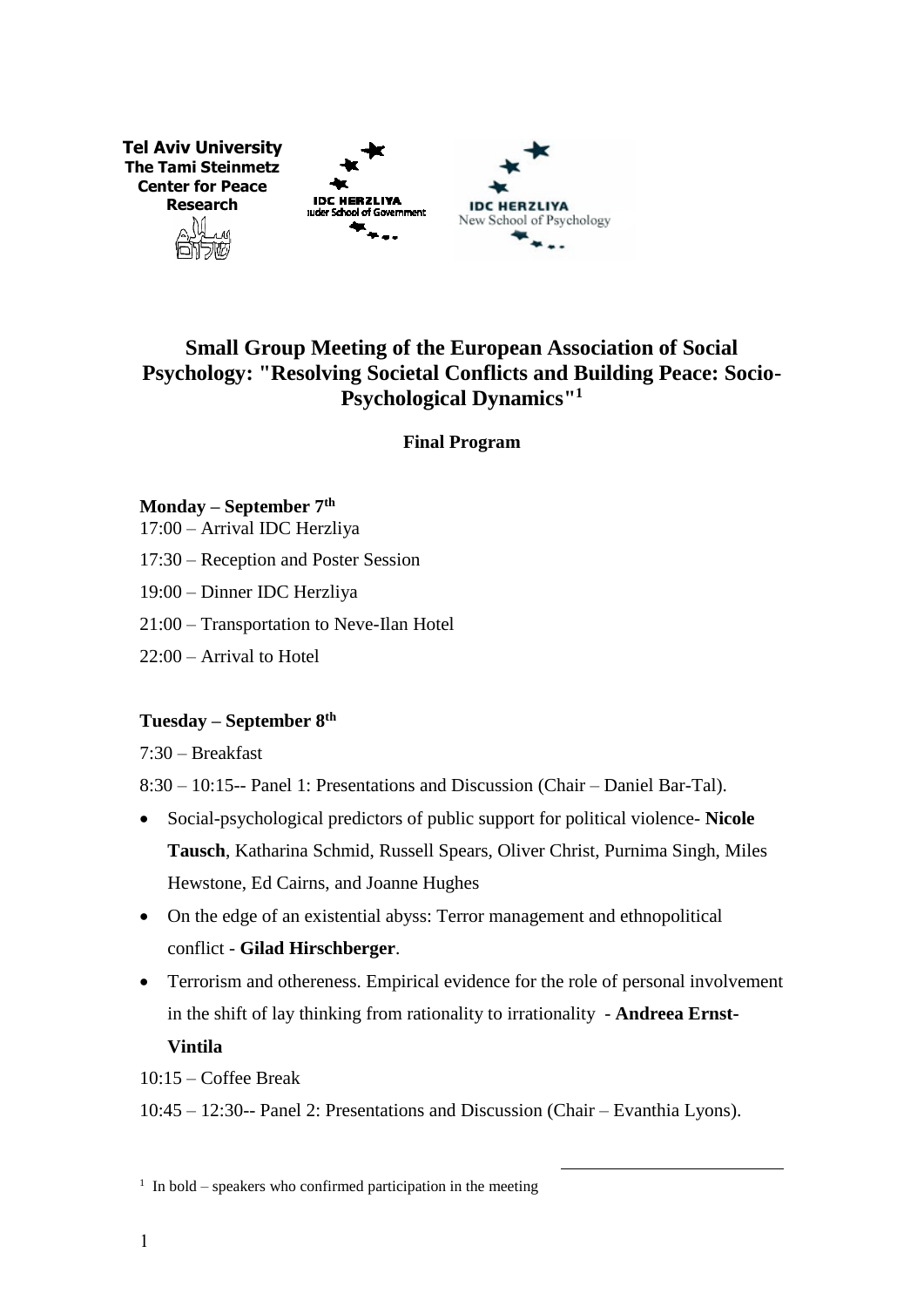- Costs and benefits of developing a global language of historical symbols **James H. Liu**, Dario Paez, Katja Hanke, Chris G. Sibley, and Alberto Rosa
- Perceptions of the narrative of the "other" among Arab and Jewish adolescents in Israel: Between peace talks and violent events – Results of a longitudinal research **- Shifra Sagy**
- The narrative theory of intergroup conflict Implications for peace-building -**Phillip L. Hammack**

 $12:30 -$ Lunch Break

14:00 – 15:45-- Panel 3: Presentations and Discussion (Chair – Dario Spini).

- Shifting morals in the context of intergroup violence- **Emanuele Castano** and Bernhard Leidner
- Planned interventions and piecemeal peacemaking **Karen Trew, Christopher Cohrs, and Evanthia Lyons.**
- Societal-psychological dynamics of peace-making process  $A$  conceptual framework – **Daniel Bar-Tal, Tamir Magal, Shir Tal, Nimrod Rosler** 15:45 – Coffee Break

16:15 – 18:00-- Panel 4: Presentations and Discussion (Chair – Christopher Cohrs).

- Both sides of the street: Prevention v. resolution of intergroup conflict **Stephen Worchel** and Dawna Coutant.
- Resolving societal conflicts individual versus group mechanisms **Janusz Reykowski.**
- Emotions and emotion regulation in intergroup conflict The distinct role of anger and hatred **– Eran Halperin**

18:00 – Coffee Break

- 18:15 General Discussion Chairs: Daniel Bar-Tal & Eran Halperin
- 19:00 Dinner
- 20:00 Meeting with representatives of both sides of the Israeli-Palestinian

Conflict—**Dr Walid Salem** (Director of the Society of Democracy and Community

Development) and **Dr Gershon Baskin** (Co-director of Israel-Palestine Center for

Research and Information- IPCRI)—Moderator Daniel Bar-Tal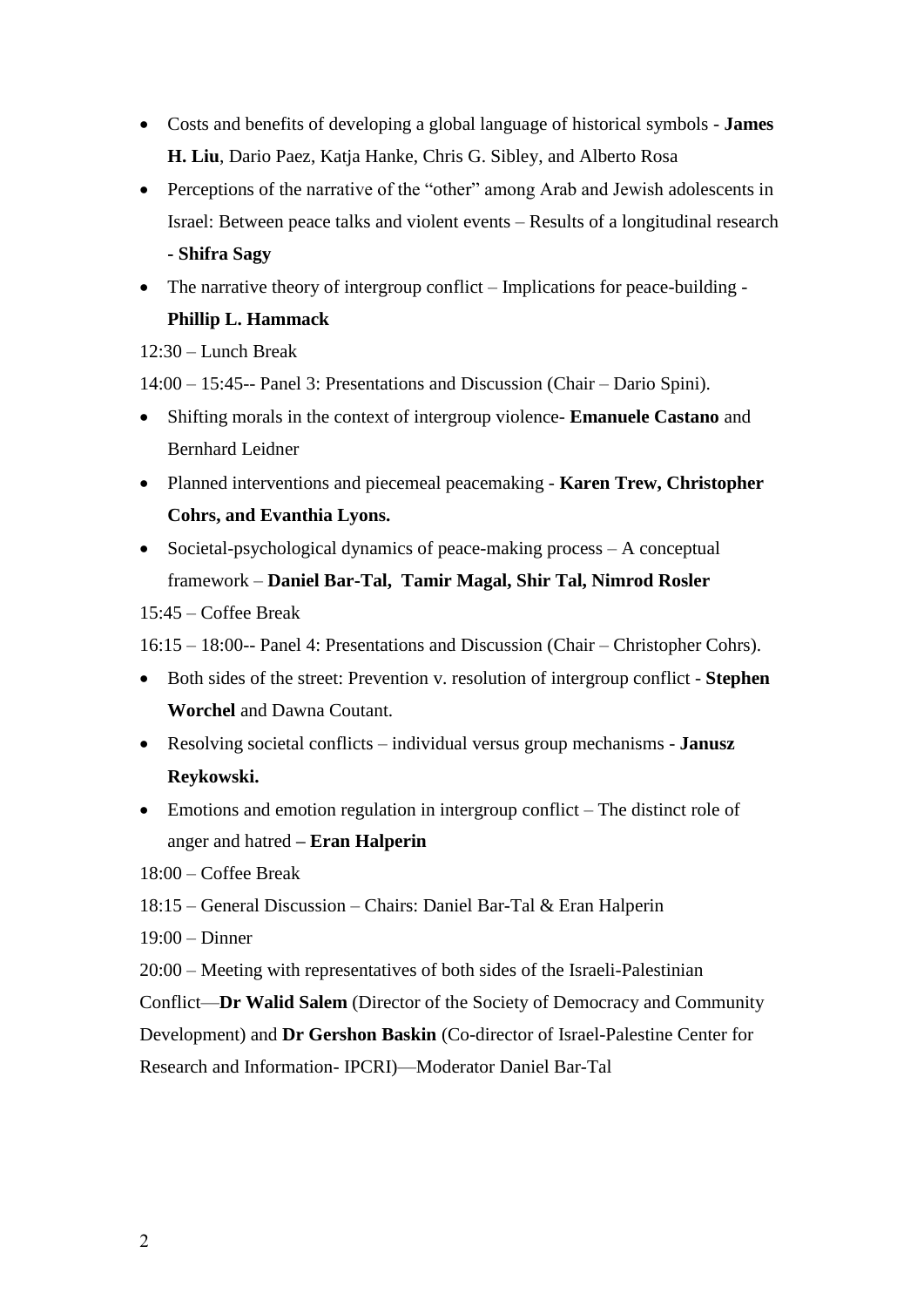#### **Wednesday – September 9th**

7:30 – Breakfast

8:30 – 10:15-- Panel 5: Presentations and Discussion (Chair – Eran Halperin).

- Intergroup hatred: A psychology of mobilization and demobilization **- Stephen Reicher and Guy Elcheroth.**
- "A time for war and a time for peace; a time to kill and a time to heal": The study of three related social psychological themes in the context of the Jewish-Palestinian conflict - **Yechiel Klar, Noa Schori Hadas Baram and Dennis Kahn**
- Going beyond victimhood and guilt: The need based model of reconciliation **Arie Nadler** and Nurit Shnabel.

10:15 – Coffee Break

10:45 – 12:00-- Panel 6: Presentations and Discussion (Chair – Evanthia Lyons).

- Some socio-psychological precursors of inter-group reconciliation among young people in Belfast (Northern Ireland) and Vukovar (Croatia) - **Ankica Kosic.**
- Reconciliation-aimed encounters in acute asymmetrical intergroup conflict five conceptual models of change: goals, mechanisms and dilemmas – **Ifat Maoz.**

12:00-12:30 – General Discussion – Chairs: Daniel Bar-Tal & Eran Halperin

12:30 – Lunch Break

13:30 – Guided tour to Jerusalem and Dinner at East Jerusalem.

22:00 – Back at the hotel

#### **Thursday – September 10th**

7:30 – Breakfast

8:30 – 10:15-- Panel 7: Presentations and Discussion (Chair - Christopher Cohrs).

- Can international justice contribute to strenghtening sustainable cultures of peace? The case of former Yugoslavia **- Guy Elcheroth and Dario Spini**
- Intergroup reconciliation or social reconstruction: a scale for measuring social recovery after war - **Dinka Corkalo Biruski and Dean Ajdukovic**
- The irony of harmony: Testing the effectiveness of intergroup contact for promoting peace - **Tamar Saguy, Nicole Tausch**, John F. Dovidio,and Felicia Pratto

10:15 – Coffee Break

10:45 – 12:30-- Panel 8: Presentations and Discussion (Chair – Evanthia Lyons).